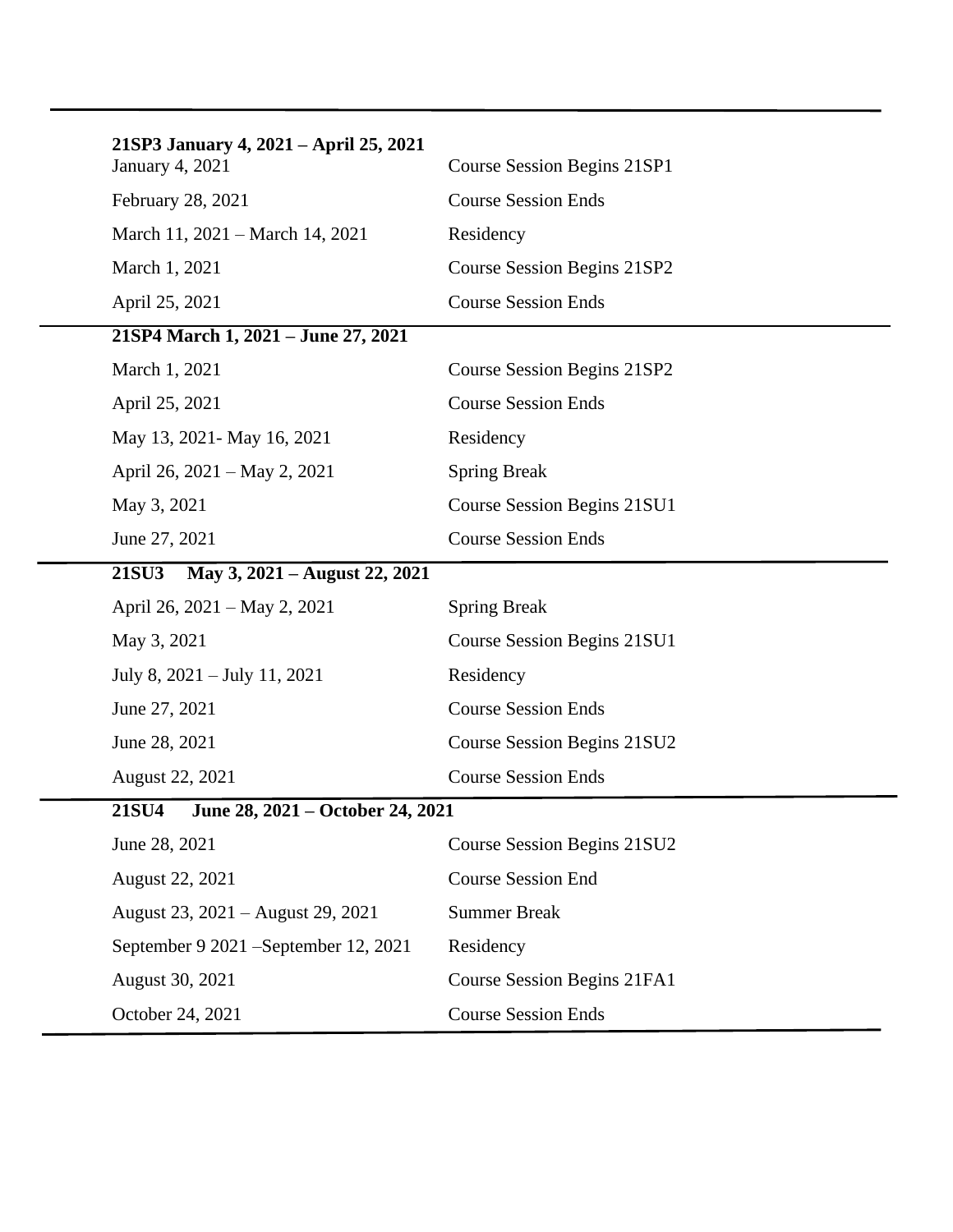# **21FA3 August 30, 2021 – December 19, 2021**

| August 30, 2021                       | Course Session Begins 21FA1 |
|---------------------------------------|-----------------------------|
| October 24, 2021                      | <b>Course Session Ends</b>  |
| November 4, $2021$ – November 7, 2021 | Residency                   |
| October 25, 2021                      | Course Session Begins 21FA2 |
| December 19, 2021                     | <b>Course Session End</b>   |
| December 20, 2021 – January 2, 2022   | Winter Break                |

#### **21FA4 October 25, 2021 – February 27, 2022**

| October 25, 2021                    | Course Session Begins 21FA2        |
|-------------------------------------|------------------------------------|
| December 19, 2021                   | <b>Course Session End</b>          |
| December 20, 2021 - January 2, 2022 | <b>Winter Break</b>                |
| January 13, 2022 – January 16, 2022 | Residency                          |
| January 3, 2022                     | <b>Course Session Begins 22SP1</b> |
| February 27, 2022                   | <b>Course Session Ends</b>         |

#### **22SP3 January 3, 2022– April 24, 2022**

| January 3, 2022                 | Course Session Begins 22SP1 |
|---------------------------------|-----------------------------|
| February 27, 2022               | <b>Course Session Ends</b>  |
| March 10, 2022 – March 13, 2022 | Residency                   |
| <b>February 28, 2022</b>        | Course Session Begins 22SP2 |
| April 24, 2022                  | <b>Course Session Ends</b>  |
|                                 |                             |

# **22SP4 February 28, 2022 – June 26, 2022**

| February 28, 2022            | Course Sessions Begins 22SP2 |
|------------------------------|------------------------------|
| April 24, 2022               | <b>Course Session End</b>    |
| April 25, 2022 – May 1, 2022 | <b>Spring Break</b>          |
| May 12, 2022 – May 15, 2022  | Residency                    |
| May 2, 2022                  | Course Sessions Begins 22SU1 |
| June 26, 2022                | <b>Course Sessions End</b>   |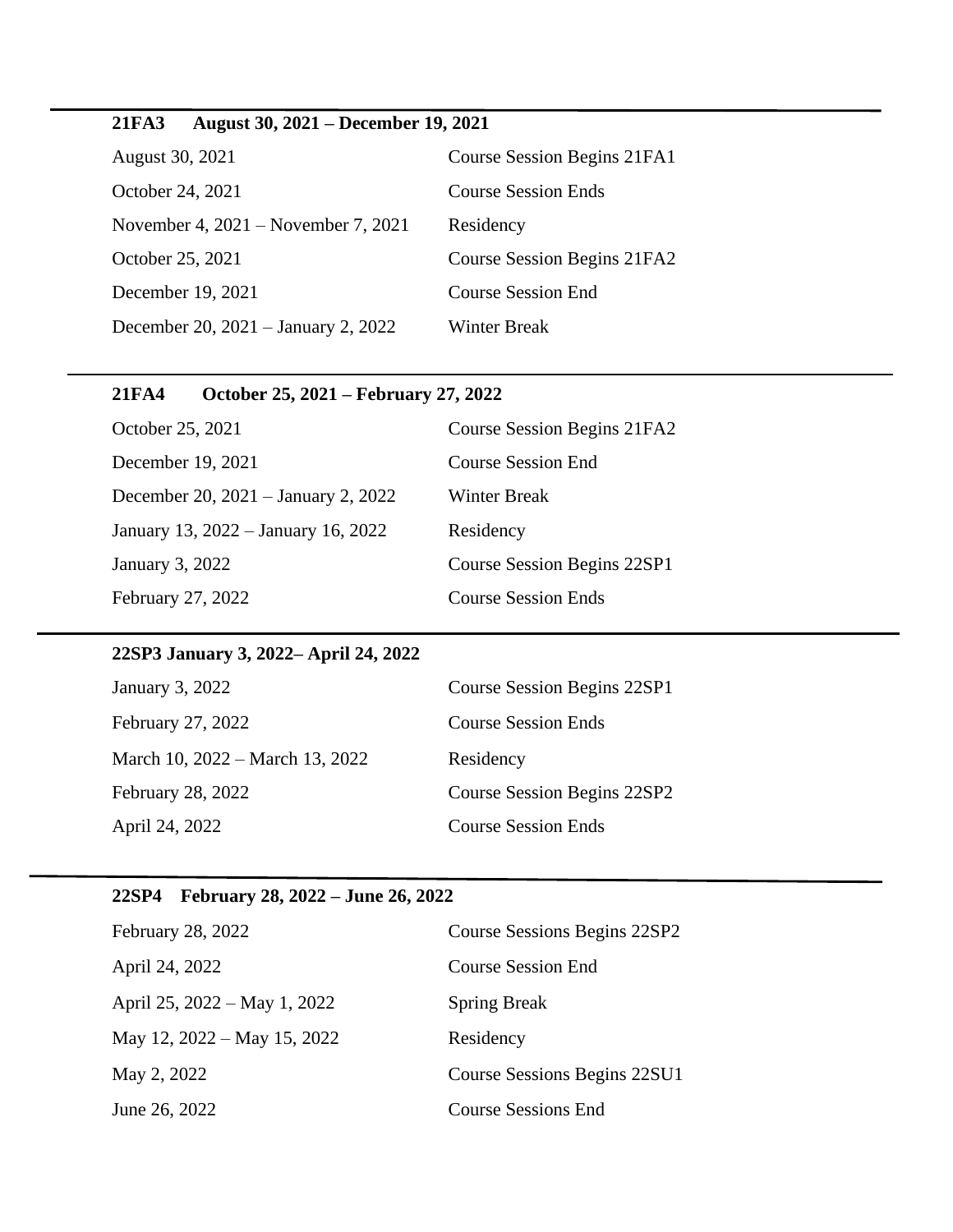| 22SU3 May 2, 2022 - August 21, 2022                        |                             |
|------------------------------------------------------------|-----------------------------|
| May 2, 2022                                                | Course Session Begins 22SU1 |
| June 26, 2022                                              | <b>Course Session Ends</b>  |
| July 7, 2022 – July 10, 2022                               | Residency                   |
| June 27, 2022                                              | Course Session Begins 22SU2 |
| August 21, 2022                                            | <b>Course Session Ends</b>  |
| June 27, 2022 – October 23, 2022<br><b>22SU4</b>           |                             |
| June 27, 2022                                              | Course Session Begins 22SU2 |
| August 21, 2022                                            | <b>Course Session End</b>   |
| August 22, 2022 – August 28, 2022                          | <b>Summer Break</b>         |
| September 8, 2022 – September 11, 2022                     | Residency                   |
| August 29, 2022                                            | Course Session Begins 22FA1 |
| October 23, 2022                                           | <b>Course Session Ends</b>  |
| <b>22FA3</b><br><b>August 29, 2022 – December 18, 2022</b> |                             |
| August 29, 2022                                            | Course Session Begins 22FA1 |
| October 23, 2022                                           | <b>Course Session Ends</b>  |
| November 3, 2022 – November 6, 2022                        | Residency                   |
| October 24, 2022                                           | Course Session Begins 22FA2 |
| December 18, 2022                                          | <b>Course Session End</b>   |
| December 19, 2022 – January 1, 2022                        | <b>Winter Break</b>         |
| 22FA4<br>October 24, 2022 – February 26, 2023              |                             |
| October 24, 2022                                           | Course Session Begins 22FA2 |
| December 18, 2022                                          | <b>Course Session End</b>   |
| December 19, 2022 – January 1, 2023                        | <b>Winter Break</b>         |
| January 12, 2023 – January 15, 2023                        | Residency                   |
| January 2, 2023                                            | Course Session Begins 23SP1 |
| February 26, 2023                                          | <b>Course Session Ends</b>  |
|                                                            |                             |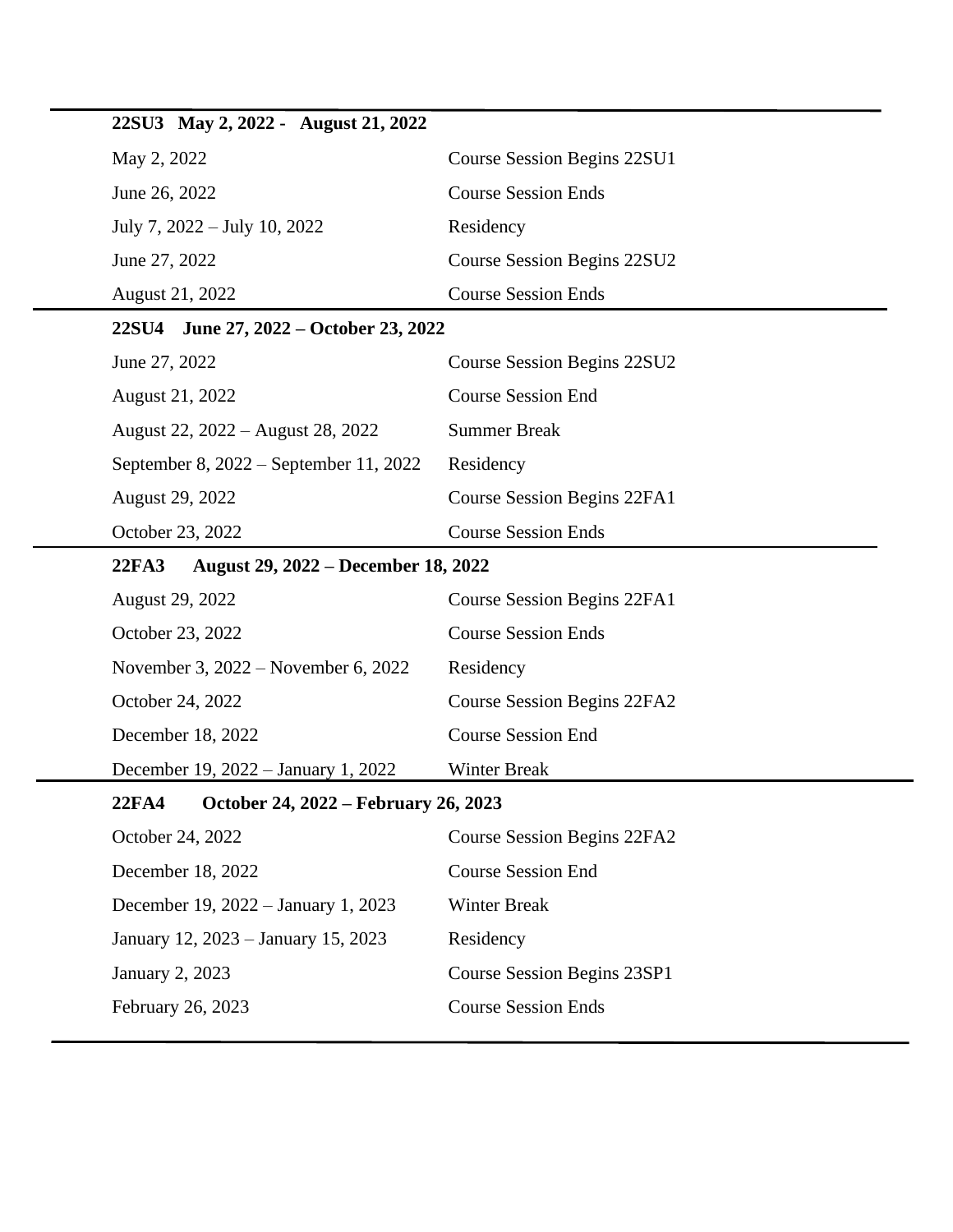| 23 SP3 January 2, 2023 - April 23, 2023 |                             |
|-----------------------------------------|-----------------------------|
| January 2, 2023                         | Course Session Begins 23SP1 |
| February 26, 2023                       | <b>Course Session Ends</b>  |
| March 9, 2023 – March 12, 2023          | Residency                   |
| February 27, 2023                       | Course Session Begins 23SP2 |
| April 23, 2023                          | <b>Course Session Ends</b>  |

# **23SP4 February 27, 2023 – June 25, 2023**

| February 27, 2023               | Course Sessions Begins 23SP2 |
|---------------------------------|------------------------------|
| April 23, 2023                  | Course Session End           |
| April 24, 2023 – April 30, 2023 | <b>Spring Break</b>          |
| May 11, 2023 – May 14, 2023     | Residency                    |
| May 1, 2023                     | Course Sessions Begins 23SU1 |
| June 25, 2023                   | <b>Course Sessions End</b>   |

#### **23SU3 May 1, 2023 - August 20, 2023**

| May 1, 2023                   | Course Session Begins 23SU1 |
|-------------------------------|-----------------------------|
| June 25, 2023                 | <b>Course Session Ends</b>  |
| July 6, $2023 -$ July 9, 2023 | Residency                   |
| June 26, 2023                 | Course Session Begins 23SU2 |
| August 20, 2023               | <b>Course Session Ends</b>  |

# **23SU4 June 26, 2023 – October 22, 2023**

| June 26, 2023                          | Course Session Begins 23SU2 |
|----------------------------------------|-----------------------------|
| August 20, 2023                        | <b>Course Session End</b>   |
| August 21, 2023 – August 27, 2023      | <b>Summer Break</b>         |
| September 7, 2023 – September 10, 2023 | Residency                   |
| August 28, 2023                        | Course Session Begins 23FA1 |
| October 22, 2023                       | <b>Course Session Ends</b>  |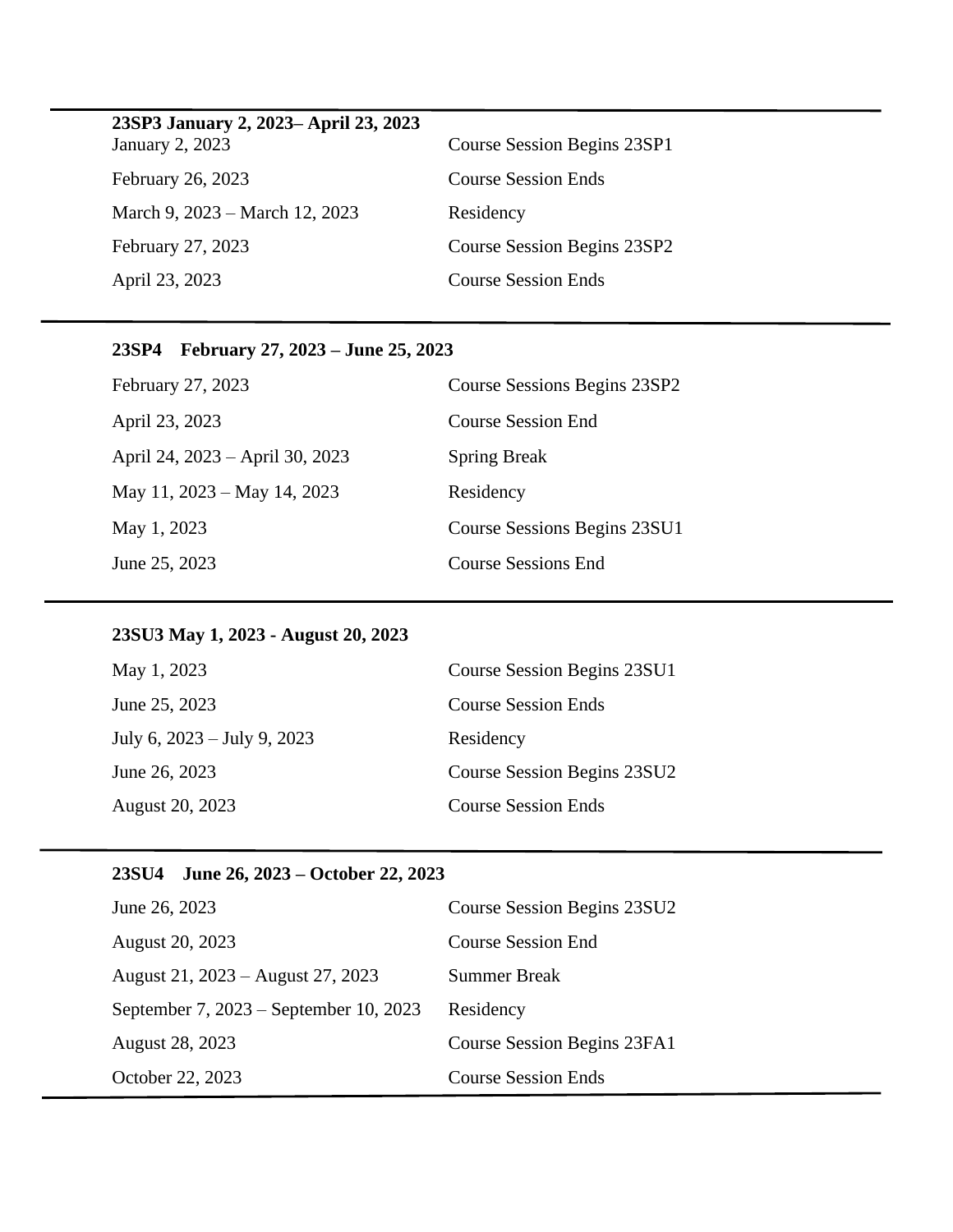# **23FA3 August 28, 2023 – December 17, 2023**

| August 28, 2023                     | Course Session Begins 23FA1 |
|-------------------------------------|-----------------------------|
| October 22, 2023                    | <b>Course Session Ends</b>  |
| November 2, 2023 – November 5, 2023 | Residency                   |
| October 23, 2023                    | Course Session Begins 23FA2 |
| December 17, 2023                   | <b>Course Session End</b>   |
| December 18, 2023 – January 1, 2024 | <b>Winter Break</b>         |

#### **23FA4 October 23, 2023– February 25, 2024**

| October 23, 2023                    | Course Session Begins 23FA2        |
|-------------------------------------|------------------------------------|
| December 17, 2023                   | Course Session End                 |
| December 18, 2023 – January 2, 2024 | Winter Break                       |
| January 11, 2024 – January 14, 2024 | Residency                          |
| January 2, 2024                     | <b>Course Session Begins 24SP1</b> |
| February 25, 2024                   | <b>Course Session Ends</b>         |

#### **24SP3 January 2, 2024– April 21, 2024**

| January 2, 2024                | Course Session Begins 24SP1 |
|--------------------------------|-----------------------------|
| February 25, 2024              | <b>Course Session Ends</b>  |
| March 7, 2024 – March 10, 2024 | Residency                   |
| February 26, 2024              | Course Session Begins 24SP2 |
| April 21, 2024                 | <b>Course Session Ends</b>  |

# **24SP4 February 26, 2024 – June 23, 2024**

| February 26, 2024               | Course Sessions Begins 24SP2 |
|---------------------------------|------------------------------|
| April 21, 2024                  | Course Session End           |
| April 22, 2024 – April 28, 2024 | <b>Spring Break</b>          |
| May 9, $2024 -$ May 12, 2024    | Residency                    |
| April 29, 2024                  | Course Sessions Begins 24SU1 |
| June 23, 2024                   | Course Sessions End          |